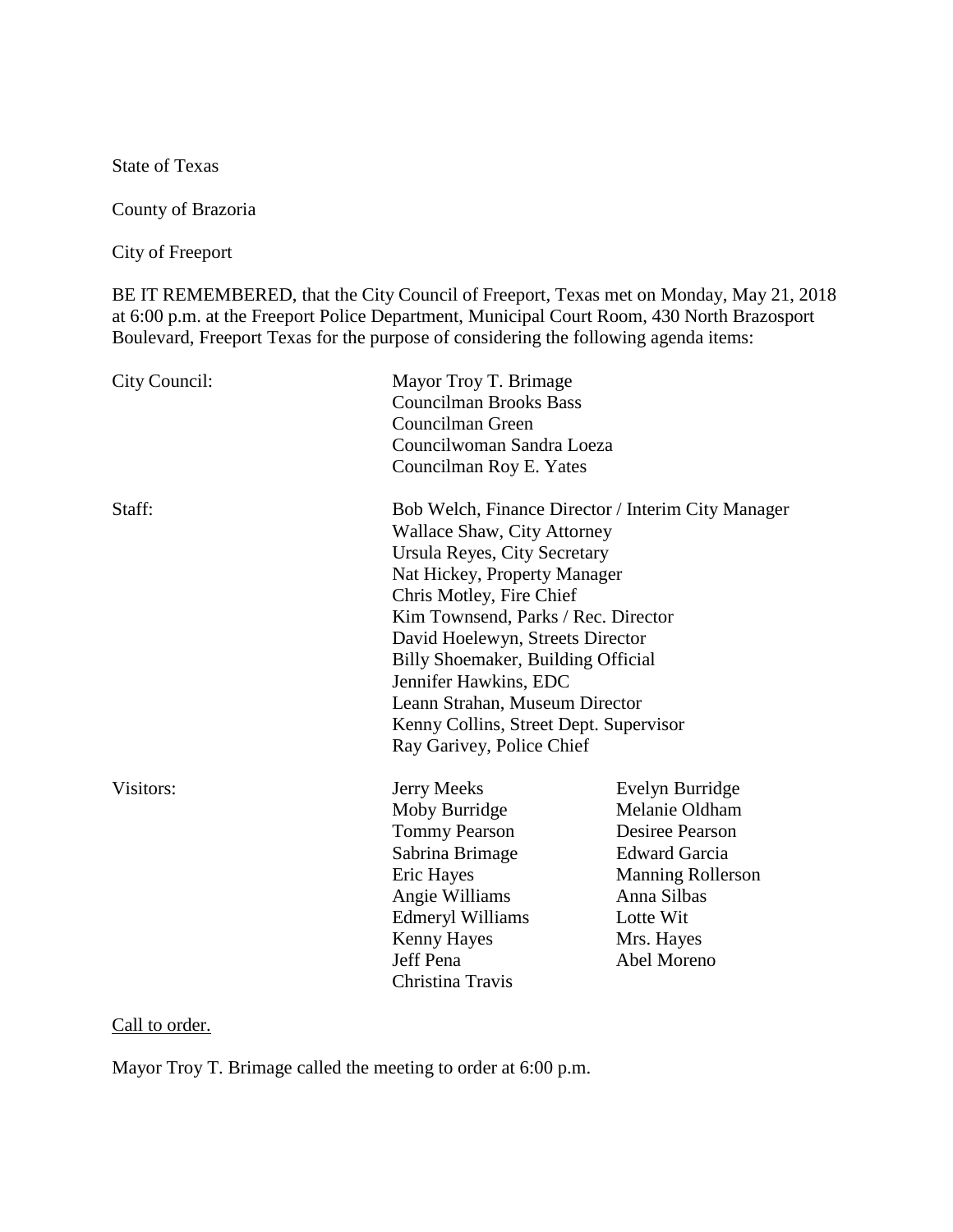Invocation.

Wallace Shaw offered the invocation.

## Pledge of Allegiance.

Mayor Troy T. Brimage led the Pledge of Allegiance.

## Attending citizens and their business.

Jennifer Hawkins, EDC Director introduced Lotte Wit, she is a native of Amsterdam and currently resides in Houston and she has been contacted by a Dutch production company to do a documentary here in Freeport.

Lotte Wit, said she is doing a documentary on plastic. She would like to speak with people that know more about it. She said she is coming back in a few weeks to get a video of Freeport and show it to the Netherlands.

Melanie Oldham resides at 922 West 5<sup>th</sup> Street said that she has been trying to contact Waste Connections about recycling and has had no luck talking to them. She said that maybe we need to look at another garbage contract when the time comes because all the city's around Freeport do recycling but us.

## Consideration of approving the minutes for May 7, 2018 and May 15, 2018 meetings.

On a motion by Councilman Bass, seconded by Councilwoman Loeza, with all present voting "Aye", Council unanimously approved the minutes for May 7, 2018 and May 15, 2018 meetings.

## Consideration of selecting a vendor from those bidding on fuel contract.

Tabled

# Consideration of Resolution No. 2018-2545 reappointing Jeff Pena to the EDC Board.

On a motion by Councilman Bass, seconded by Councilman Green, with all present voting "Aye", Council unanimously approved Resolution No. 2018-2545 reappointing Jeff Pena to the EDC Board.

# Consideration of Resolution No. 2018-2546 appointing Nicolasa Mireles to the Planning Commission Board.

On a motion by Councilman Bass, seconded by Councilwoman Loeza, with all present voting "Aye", Council unanimously approved Resolution No. 2018-2546 appointing Nicolasa Mireles to the Planning Commission Board.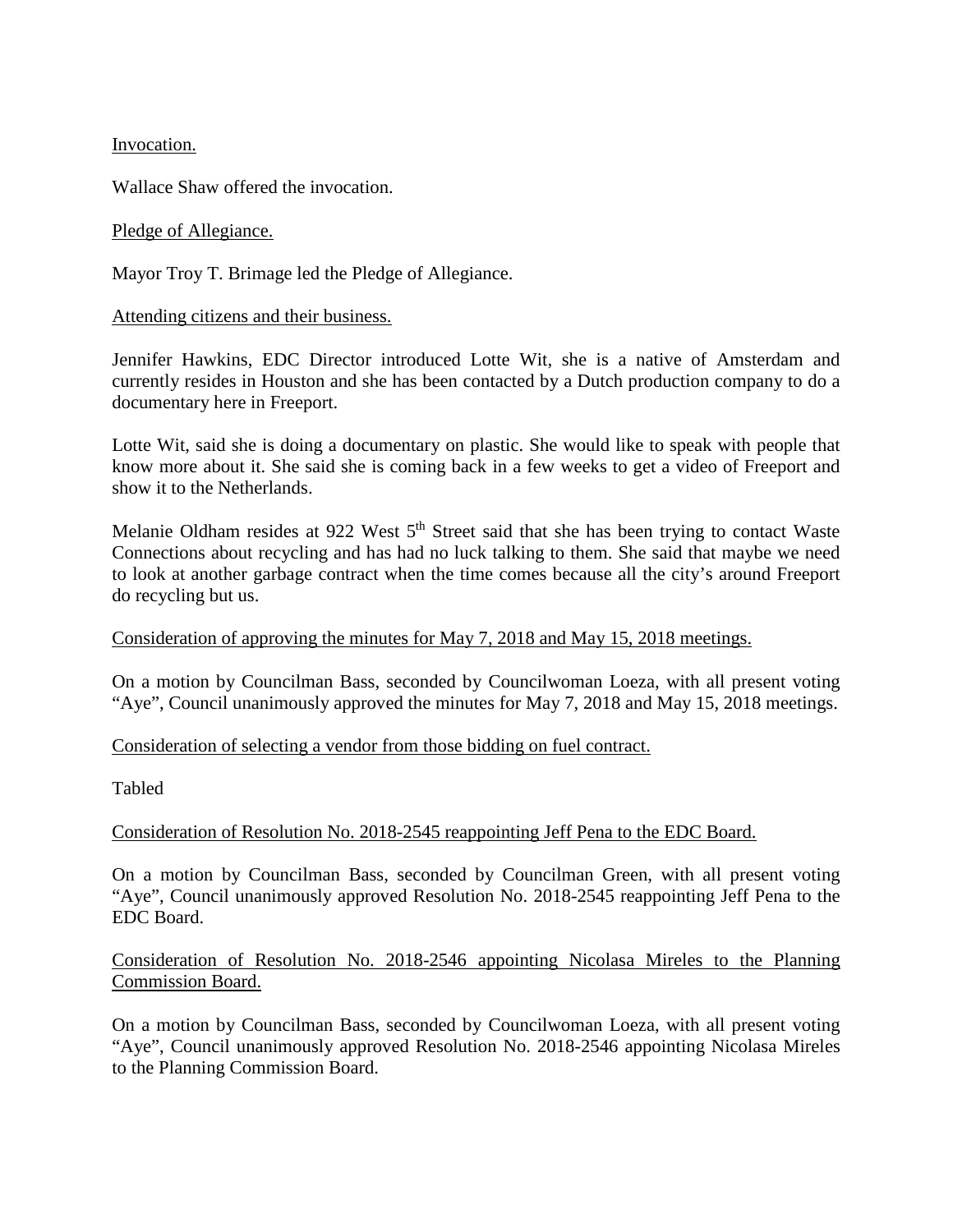# Consideration of selecting a Mayor Pro Tem from among eligible Council members.

On a motion by Councilman Yates, seconded by Councilwoman Loeza, with all present voting "Aye", Council unanimously approved selecting, from among eligible Council members, Councilman Bass as Mayor Pro Tem.

# Consideration of selling City interest in Lots 9, 10 and 12, Block 36, Velasco Townsite, Tax ID 8110-0394-000 to Randy Johnson.

On a motion by Councilman Bass, seconded by Councilwoman Loeza, with all present voting "Aye", Council unanimously approved selling City interest in Lots 9, 10 and 12, Block 36, Velasco Townsite, Tax ID 8110-0394-000 to Randy Johnson.

## Discuss and consider selling Lots 7 thru 12, Block 731, North Avenue J, Velasco Townsite, and if so, authorizing publication of notice for bids and setting a bid date.

Mayor Brimage suggested the bid date be June 18, 2018.

On a motion by Councilwoman Loeza, seconded by Councilman Yates, with all present voting "Aye", Council unanimously approved selling Lots 7 thru 12, Block 731, North Avenue J, Velasco Townsite, and if so, authorizing publication of notice for bids and setting a bid date for June 18, 2018.

# Consideration of taking action on any other item discussed in Executive Session.

No action taken.

Work Session:

## Mayor Troy T. Brimage announcements and comments.

Mayor Brimage said that he had a meeting with all the Chiefs in our area this morning discussing a plan for our City if something was to take place like the school shooting in Santa Fe. Mayor Brimage said he stands 100 percent confident that we stand ready in our community and surroundings areas if something was to happen. Mayor Brimage commended Chief Garivey for the good job he is doing.

Manning Rollerson said that we should talk to our Representative so he could do the right thing. Mayor Brimage assured Mr. Rollerson that our Police Department would take care of our children and protect them. Mayor Brimage encouraged Mr. Rollerson to continue pushing the issue with our State Representative.

Lights in Arrington Park are up.

Splash pad is on schedule and plan to have it up and running on June 1, 2018.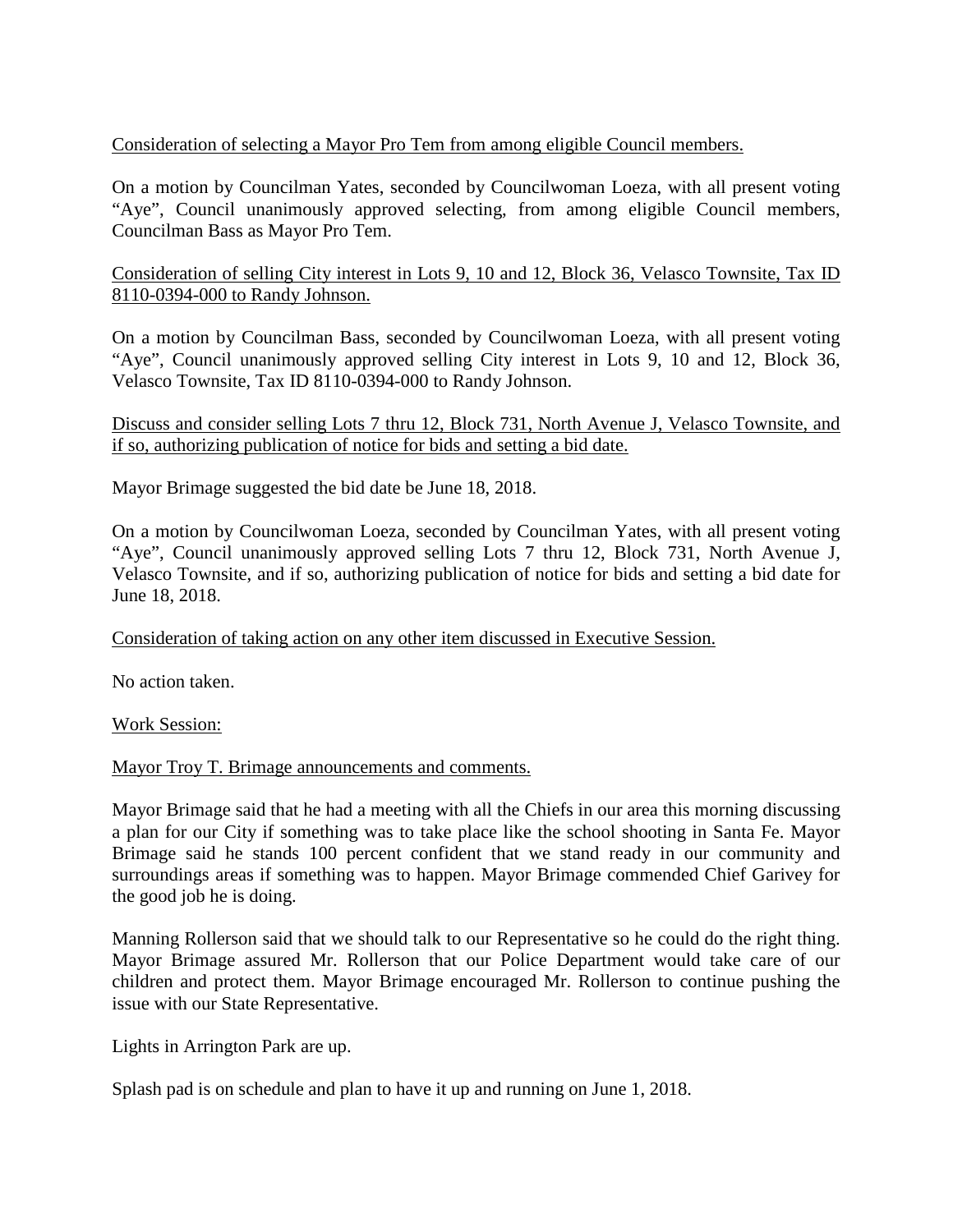Mayor Brimage reminded everyone of the Internship Program for this summer. Budget packets will be out to all Department heads by June 6, 2018. Mayor Brimage said we would have multiple Public Hearings starting right after June until the approval of the budget in October.

The appraisal for the City of Freeport went from 420 million to 450 million while the others city's declined.

Mayor Brimage asked David Hoelewyn to make sure the beach entrance was cleaned up for Memorial Day Weekend.

Tommy Pearson asked if we could put littering signs out at the beach. Mayor Brimage said we have put up signs with a fine amount on them.

Jeff Pena said he has brought up at an EDC meeting having control access points at the entrances to the beaches. He also stated that as far as charging a fee he feels like the citizens of Freeport shouldn't be charged but any visitors should be charged. Mayor Brimage said the charge is a big process and we have to go through the GLO for approval of it.

### Councilman Green Ward A.

Councilman Green apologized for being out of circulation for the last month but he has been dealing with a double hernia. He said the next time we had another meeting he will be up to date.

## Councilman Bass Ward B.

Councilman Bass if we could get the Velasco drainage Engineer to come down for the next meeting to make sure the pumps are what we need since we are getting into Hurricane season.

Councilman Bass said across from 1531 West  $2<sup>nd</sup>$  there is an inlet that needs to be graded down so it can go into the drain.

Councilman Bass said that his church First United Methodist, is having 100 people come down to help elderly or people that can't work on their home because of financial issues and they are going to help them do repairs to their home. They will be looking for 20 projects.

#### Councilwoman Loeza Ward C.

Councilwoman Loeza said that she went to the St. Mary's Festival over the weekend and she thanked Chief Garivey for going out and protecting us on his own time.

Councilwoman Loeza said she had someone already call her to ask her about the concrete that is in the entrance going into the Golf Course that has been there over a year. Mayor Brimage asked David Hoelewyn to call Sorrell Construction to come pick it up.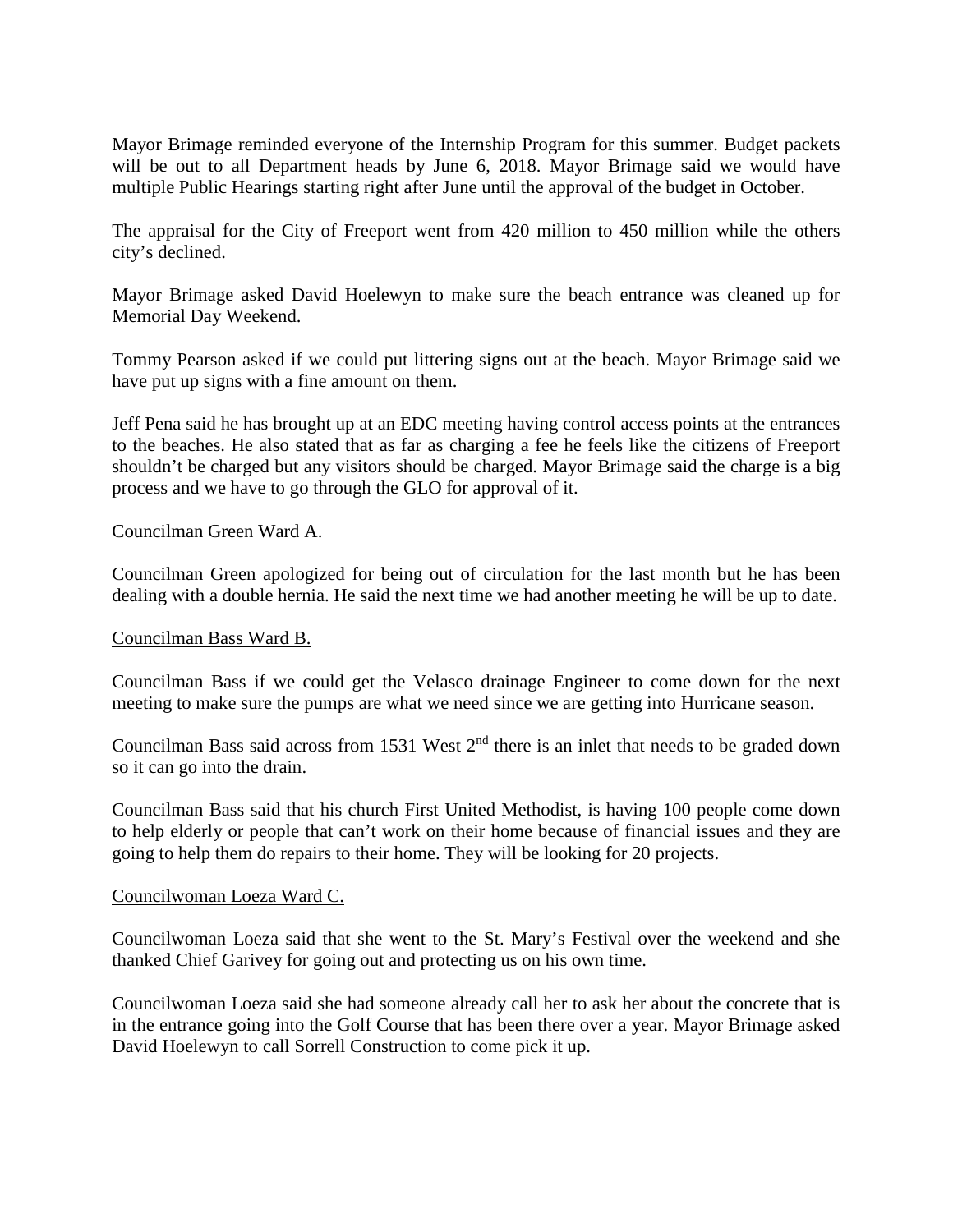Councilwoman Loeza also said that she can see a difference in her neighborhood with cars not parking in the front yard.

### Councilman Yates Ward D.

Councilman Yates said he wasn't much of a beach person and he thinks we should still build a wall.

Councilman Yates said he had a book for Lotte Wit the lady from Holland. He said the book she needed to get was called Texas Dow 1940-1976 it would tell her everything she needed to know about the chemical business here.

### Updates on current infrastructure.

Lower water line 1500 Block West Broad and 4<sup>th</sup> - completed Commerce Street water and sewer project- Engineering phase SSO plan camera inspection - hasn't started 14 Alley pavings – complete 1200 Block of Avenue S - water and sewer line Alley Pot hole repairs 1600 Block of North Ave T – culverts being put in 1500 Block of Broad – alley improvements 1600 Block  $5<sup>th</sup> Street - \text{curb}$ , gutter and sidewalk 1600 Block  $6<sup>th</sup> Street - \text{curb}$ , gutter and sidewalk Yaupon and  $11<sup>th</sup>$  Street – replacing concrete

Update on reports / concerns from Department heads.

Kim Townsend said that Freeport Community House playground is completed; just missing two swings that are going on the side of it.

Stephen F. Austin park put signs up because people were driving on the grass and doing donuts.

Pocket park painted the atrium.

Arrington Park the lights are up.

Kim Townsend showed a picture of the beach and how they leave it after a weekend. Tommy Pearson asked if glass containers were prohibited at the beach. Kim said yes.

Kim also said that the pool should be opened by June 11, 2018.

David Hoelewyn showed a few pictures of streets that he and his crew had patched with base.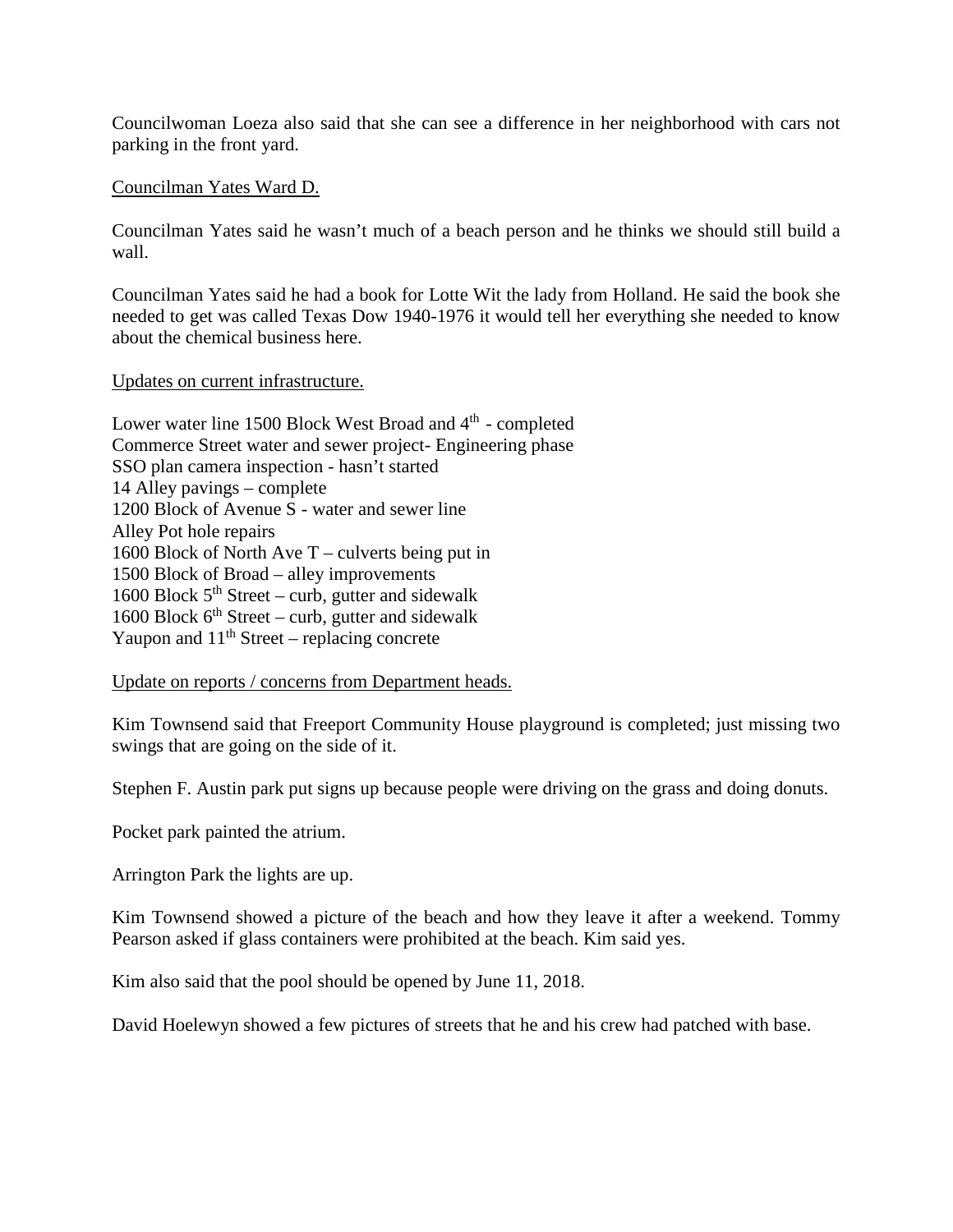Sabrina Brimage asked Mr. Hoelewyn if Fisher and Avenue A was going to get fixed. Mr. Hoelewyn said that it is on the Interlocal this year.

Chris Motley said they have purchased the auto pulse CPR devices that have only been used three times this year. These devices they take care of the CPR compression going to the hospital.

Chris Motley said that the Fire Truck is on order and will probably be here after October.

Chris said that he is sending 6 Fire Fighters to training.

Chris said that the General Land Office has grants but he needs grant writers to go after it. Councilman Bass advised Mr. Motley to try and identify the projects he needs.

Councilman Bass asked if the boat would be available for Hurricane season or year round. Mr. Motley said that it would be available year around.

Billy Shoemaker stated that the front yard parking is still a big issue and they have lots of new cases that they are dealing with. He also said that he is dealing with Waste Connections issues and finally spoke to Abel Moreno who is the district manager. Mr. Moreno stated that they are up to date on handicap pickup and boxes at the service center. He did say they are not up to date on brush. Mr. Moreno stated that the issue has stemmed from equipment and they have inquired about getting rental truck.

Councilman Yates asked Mr. Moreno why the boxes at the service center don't take soft plastic. Mr. Moreno said it goes to the land field and gets separated and he isn't sure why we can't put the soft plastic in those boxes.

Leann Strahan said that the roof on the museum is complete. She encouraged everyone to continue to come out to the farmer's market and that she needed donations for Kidsfest for July 28, 2018.

#### Master Plan Update.

Jennifer Hawkins said she had a Master Plan meeting last week and about 7 people showed up. She said that the next meeting will take place in June and that they should be done in October.

Mayor Brimage closed Open Session at 7:16 PM and opened Executive Session.